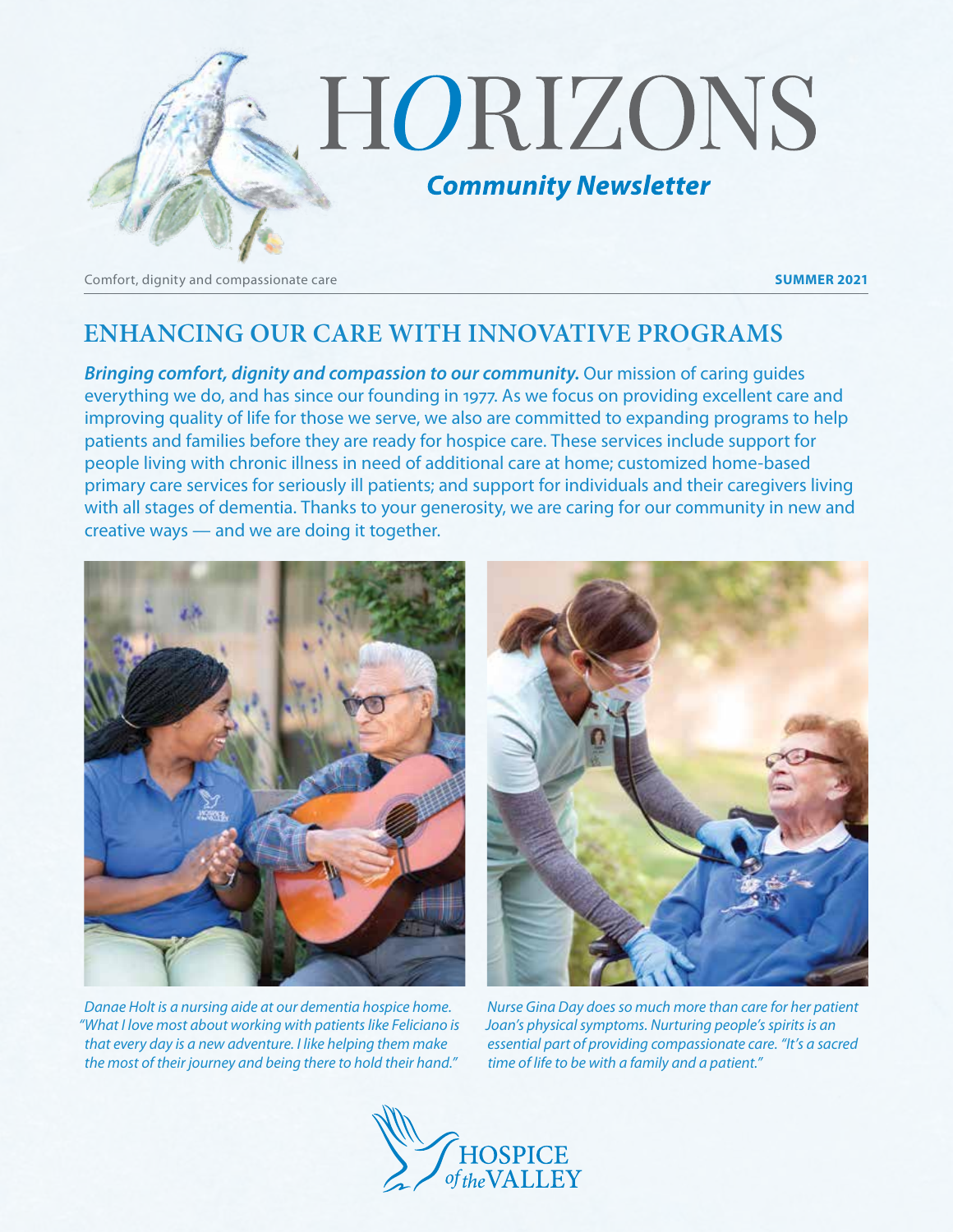### **MEETING COMMUNITY NEEDS IN NEW AND EXCITING WAYS**

We are only half-way through the year and already there's so much to be grateful for and share with you!

 The support from our community and our dedicated staff and volunteers during these trying times has been remarkable. As the needs of our community continue to grow, we are expanding our services to support patients even before they need hospice care. Each day, we are privileged to care for more than 5,000 patientsin all of our programs. Supporting the needs of our community is a top priority. Some highlights include:

- Enhancing care for seriously ill patients who wish to have an extra layer of support as they continue treatments with their doctors and specialists. Patients are supported with home visits from care teams that also offer education, advocacy and referrals to community resources.
- Providing home-based primary care for high-risk patients with advanced illness; helping them manage their chronic conditions wherever they live and providing care and support 24 hours a day.
- Expanding our dementia care services through a federal grant, allowing us to support more people with dementia and their caregivers—including those who live alone and those with developmental disabilities and dementia. We are eager and honored



to reach this underserved population and provide this support to patients and their families.

• Preparing to open our new Dementia Care and Education Campus. We are excited to create a place where people can live life to the fullest and receive exceptional care for all types and stages of dementia. We look forward to supporting family caregivers, educating health professionals and inspiring our community to live well with dementia.

 We are grateful to each of you for helping us serve our community. You inspire us with your generosity, volunteerism and endless acts of kindness. Thanks to you, we can bring comfort, dignity and compassion to more families than ever.



Debois

**Debbie Shumway** *Executive Director*





**Rita Meiser** *Board President*



*Hospice of the Valley care teams focus on the physical, social and spiritual well-being of our patients.*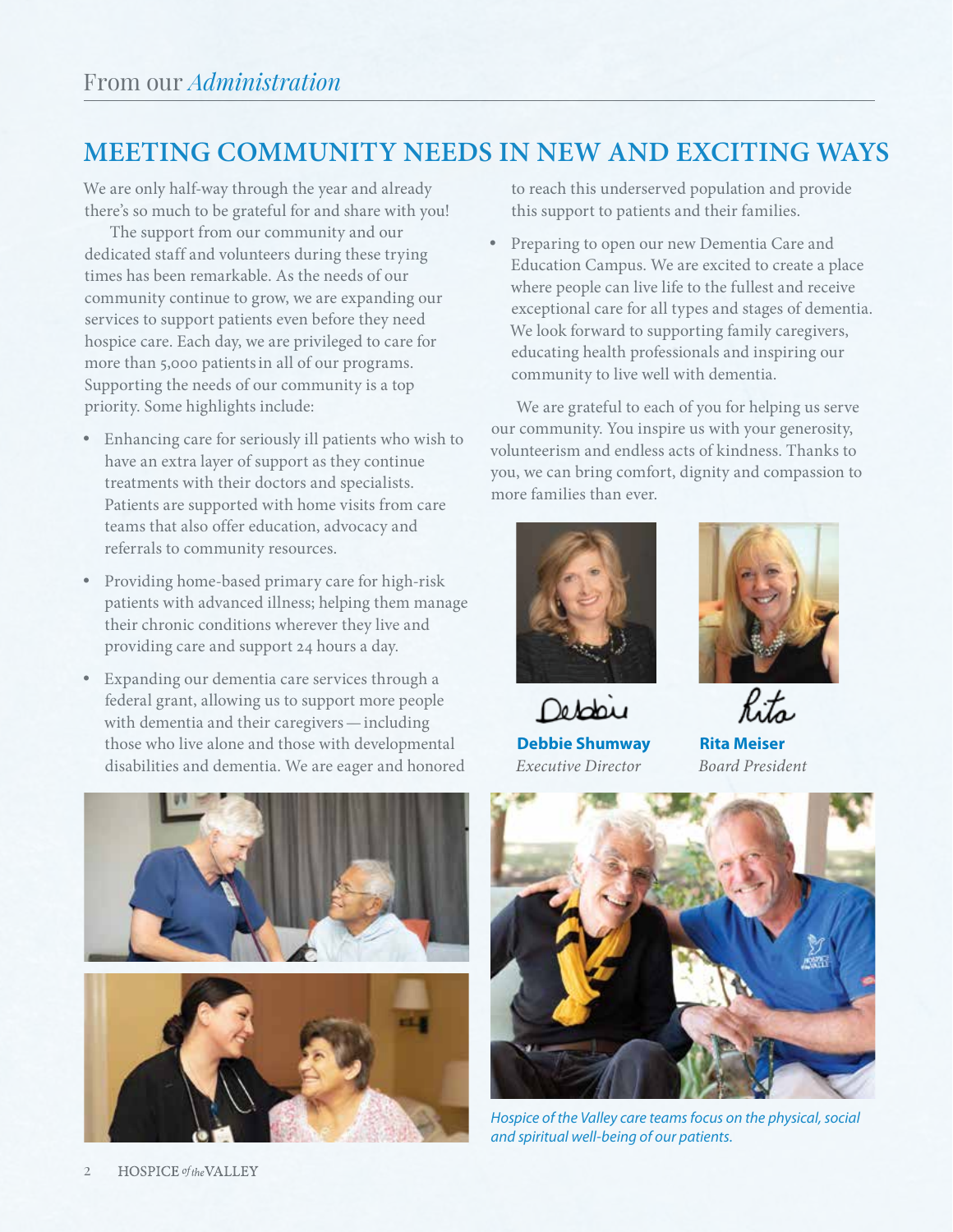### **CUSTOMIZED CARE FOR THOSE WITH ADVANCED ILLNESS**

Hospice of the Valley's home-based primary care practice, Geriatric Solutions, brings enhanced services to patients with serious, advanced illness who find it difficult to leave their home to visit their doctor. By making house calls to help them manage their medical conditions at home, our teams improve quality of life for our highest-risk patients and also reduce the need for an inpatient stay at a hospital.

"One of the most beautiful things is how much



our patients appreciate our visits," says Dr. Talissa Adkison, a Geriatric Solutions medical director. "The human-to-human contact is so important, knowing you may be the only person this patient sees. We want to do everything we can to keep these vulnerable patients safe, healthy and comfortable in their homes."

*Dr. Talissa Adkison*

Patients receive visits from a

physician, nurse practitioner or physician assistant in their home; 24/7 phone support for symptom management; and help coordinating care with various specialists. Geriatric Solutions can also provide afterhours visits from a nurse and support from a social worker to connect patients and families to community resources. Patients may receive added services at home to support their care goals.



*Nurse Martha Cocoros creates a customized care plan for her patients.*

"This coordinated, comprehensive model goes beyond traditional home-based primary care because it's customized. The care team focuses on the patient's goal to determine what's best for each patient," Executive Medical Director Ned Stolzberg says.

"It's the direction that medicine is heading in terms of recognizing the importance of managing patients where they are to achieve the best outcomes. We come to these patients when they need it the most."

## **SUPPORTING SERIOUSLY ILL PATIENTS IN TREATMENT**

Our innovative Medi*Caring*® program has been so beneficial to patients and families that Hospice of the Valley will continue providing it, even though Medicare funding for the pilot program has ended.

We were the only provider in the state chosen to offer this kind of care, specifically for patients wanting extra support while they still receive treatment for late-stage, chronic illness. Results show improved quality of life and fewer hospitalizations.

 Hospice of the Valley will now fund the program, making it more accessible for individuals living with cancer, heart, lung or kidney disease.

"This is another innovative model that blends curative and supportive care," says Rachel Behrendt, senior VP of Operations. "It provides services that patients need at a very critical time in their disease

progression. Patients and families receive education and are connected with specialists in the community. A large percentage of these patients eventually enroll in hospice care, so this program helps ease that transition as they work with the same care team on both Medi*Caring* and hospice."



*Corinne (left) and her social worker, Nadia Grasso.*

One of those patients is Corinne Marr, who enrolled in Medi*Caring* while undergoing chemotherapy for lung cancer.

"I grew up in foster care and I don't have anyone," she says. "It's a big comfort to know that my Hospice of the Valley nurse and social worker are only a phone call away."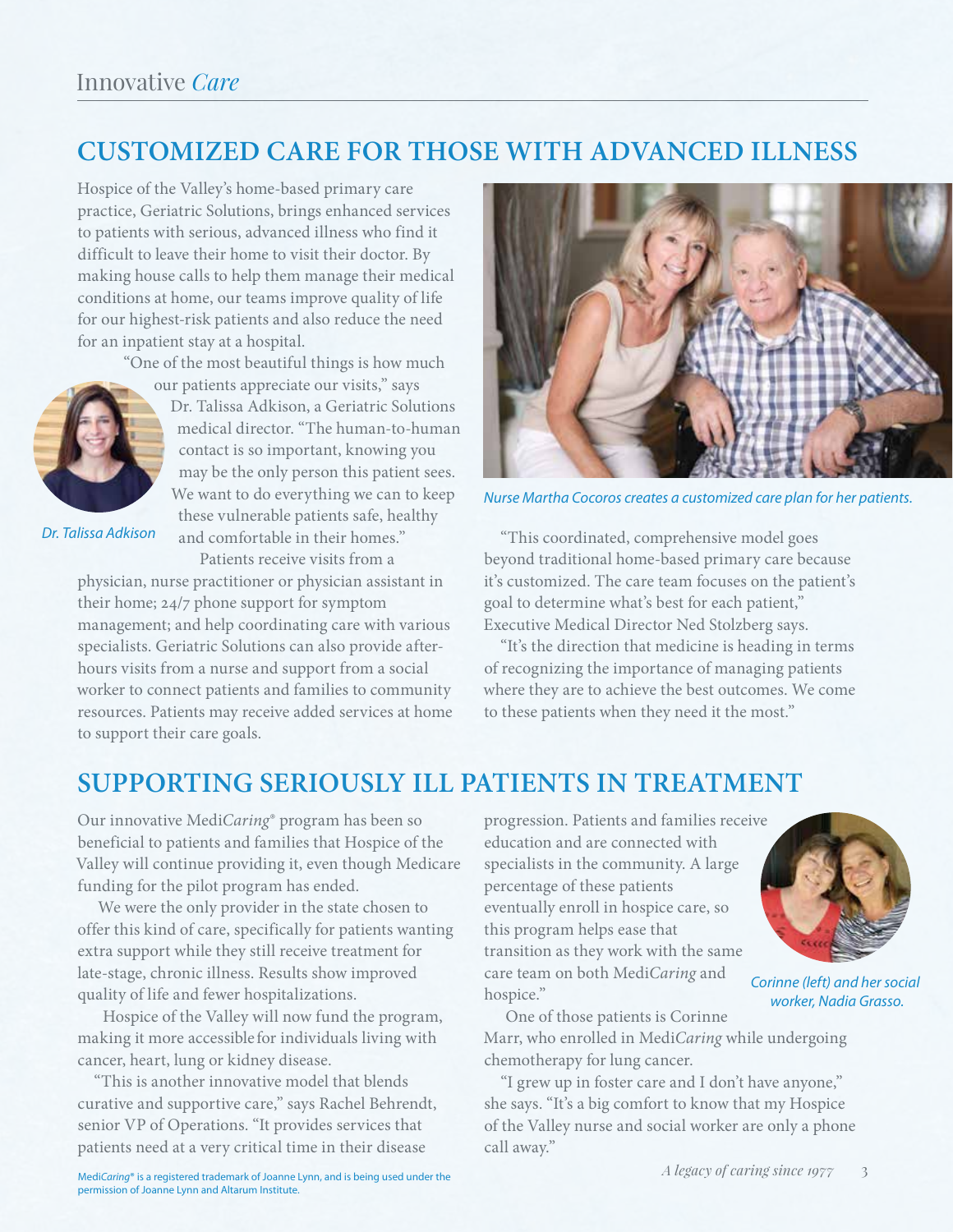# **AT THE FOREFRONT OF DEMENTIA CARE**

One-third of Hospice of the Valley patients have some type of dementia, and due to Arizona's high population of seniors, our state is bracing for the sharpest increase in dementia diagnoses in the nation. By 2025, some 200,000 residents will be affected.

We are prepared to support our community every step of the way with in-home support; an inpatient care home devoted exclusively to dementia patients; and an innovative campus that will set a new standard of dementia care.

Gardiner Home, our dementia hospice home, not only provides respite and acute care, it is a superb teaching facility that touches over 200 students annually. "They come away with a much greater understanding of what excellent dementia care looks like," says Dr. Gillian Hamilton, who oversees education of medical students in palliative, hospice and dementia care.



*Social worker Michelle Bales sees how a robotic dog helps patients like Janet become more active and engaged.*

Our **dementia patients on hospice** are supported with compassion and understanding. So are their family caregivers. Pat Treanor was determined to keep her husband of 55 years at home. As his Alzheimer's progressed, she turned to our hospice team.

"It's the support I didn't even know existed," Pat says. "They come in, they're happy, there's a lightheartedness within the room."

Our patient, Eamon, received a special surprise for St. Patrick's Day from his care team when social worker Callie Dettinger organized a drone video of his Irish hometown. "With our dementia patients, we look for ways to unlock long-term memory. I just knew how much this would mean to him," she recalls.

Watching the video, Eamon immediately spotted the village church where he was an altar boy and other familiar landmarks: "That's where I grew up, in that house! Oh, this brings back happy memories."



*Social worker Callie Dettinger shows an aerial video of Monaghan, Ireland, where Eamon grew up.*

Our **Supportive Care for Dementia** program helps caregivers who may feel overwhelmed and isolated while caring for someone with dementia.

Offered at no charge, this program supports patients at all stages of dementia, whether or not they are receiving hospice care. Dementia educators make home visits to teach new ways of connecting, using music, aromatherapy and even cuddly mechanical pets.

"By exploring each person's unique potential, we have the opportunity to enhance quality of life and spark joy," says Maribeth Gallagher, Dementia Program director.

#### **Supportive Care for Dementia**

*For more information on Hospice of the Valley's no-cost dementia support program, call (602) 636-6363 or email DementiaCare@hov.org.*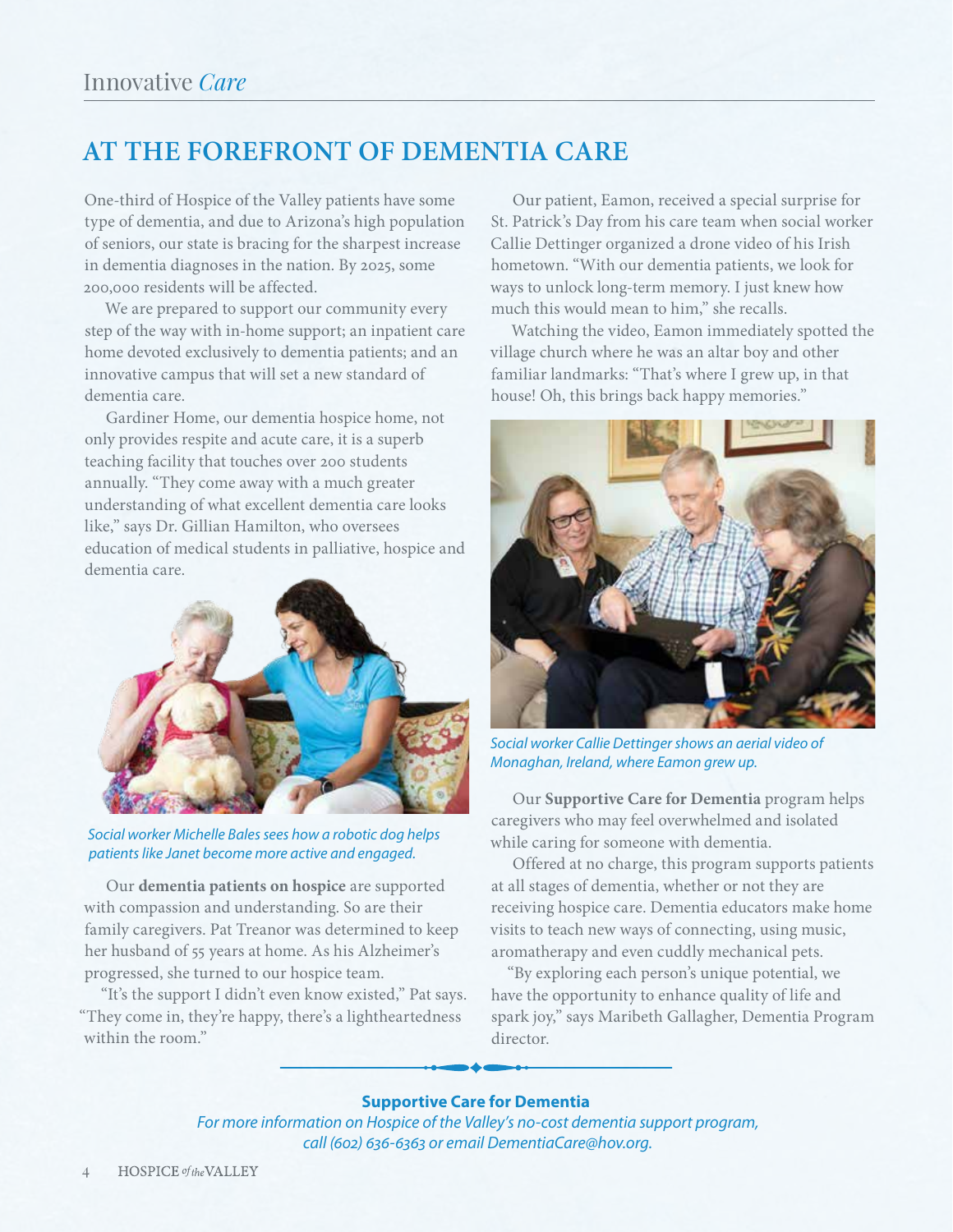## **HELPING OUR COMMUNITY LIVE WELL WITH DEMENTIA**



*The Dementia Care and Education Campus is nearly complete at 3811 N. 44th St., Phoenix. We are on track to open in October.*

Our commitment to helping families in our community live well with dementia grows even stronger with the creation of our **Dementia Care and Education Campus**, a resource to support patients before hospice care is needed. This comprehensive facility will provide education and help families navigate the challenging dementia journey with comfort and dignity.

The phased opening starts this fall with an **Adult Day Club** specially designed for people with all stages of Alzheimer's and other dementias. Participants will enjoy art, music, movement and nature; plus lively intergenerational activities with preschoolers in the adjoining **Child Center.**

The fully integrated campus also features a **Community Education Center,** including a memory café where experiences can be shared; an **Assisted Living Center** for residents with all stages of dementia who may or may not be receiving hospice care; and an **Inpatient Hospice Care Home** for those with advanced dementia who are receiving hospice care.

"Dementia takes an emotional and physical toll on families. Through education and compassionate support, we can make a difference in their lives," Executive Director Debbie Shumway says.

For more information about our beautiful campus, visit hov.org/dementiacampus.

### **SUPPORTING ARIZONA VETERANS AND MILITARY FAMILIES**

Ten years ago, we launched a volunteer program to enhance the care and support we provide veterans in our community. **Saluting Our Veterans** volunteers have made thousands of tribute visits to veteran patients and their families to honor them for their service and sacrifice to our country.

"These visits are an opportunity to express our gratitude and give veterans time to share experiences with one another," says Stacia Ortega, director of volunteer services.

Thanks to the dedication of our 30 Salutes volunteers, Hospice of the Valley was presented with the prestigious Copper Eagle Award. The Arizona Veterans Hall of Fame Society recognized our agency for "outstanding patriotism and a unique combination of leadership and compassion" in serving local veterans.



*Copper Eagle Award*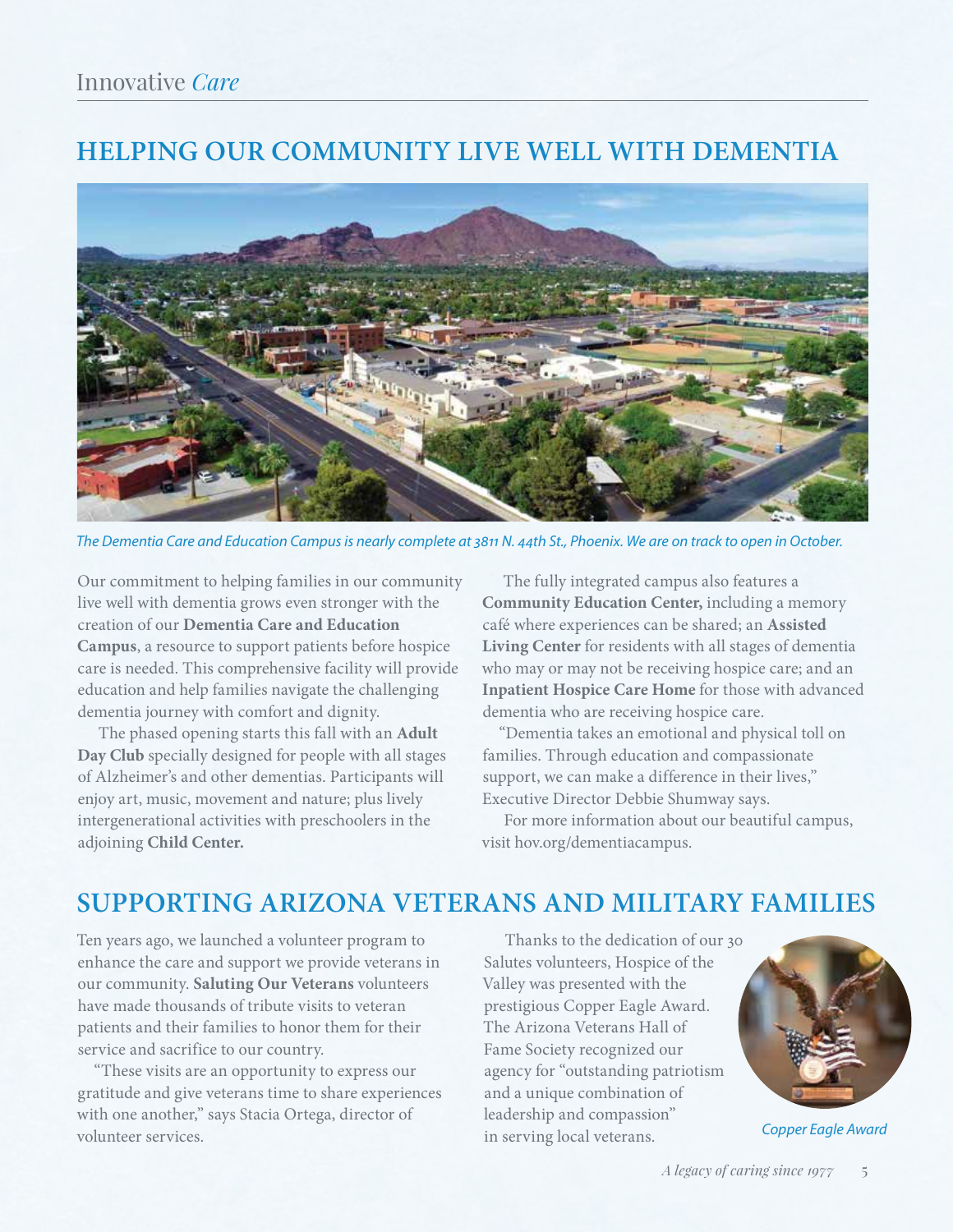## **TOGETHER, WE MAKE A DIFFERENCE IN PATIENTS' LIVES**

We are grateful for the generosity and support of our donors, community partners and volunteers. You make it possible to serve all who come to us.

#### **Community partnerships**

A 52-year-old uninsured patient with stomach cancer was able to find compassionate care through a partnership between Hospice of the Valley and Valleywise.

It's one of many stories illustrating the impact of collaborating with community agencies that help patients regardless of ability to pay. Our physician cared for him as his care needs evolved from an outpatient clinic to our inpatient care home to his own home.

> Thanks to your support, we are able to provide care for medically fragile children with life-limiting illnesses. Social worker Pam Ruzi understands the critical importance of emotional support. "It's an honor to be in families' homes at such difficult and private times."

> > Families also are able

to find healing at our community grief support groups for adults, teens and children at no cost.

#### **Pediatric care and bereavement**



*Pam Ruzi supports parents caring for children with life-limiting illnesses.* 

#### **Amazing volunteers**

Our volunteers continue to provide ongoing support to our agency in so many ways: Waiting on White Dove shoppers; knitting blankets; making care packages; delivering groceries; and brightening our patients' days with companionship visits.

Our teen volunteers create fun activity videos to entertain homebound patients with classical music, cooking and gardening; and make customized cards to remind patients and caregivers how much they are loved.

### **Bilingual care**



*Nurse Giancarlo Fratiglioni visits with patient Esperaza. "Everyone wants the best care, love and respect. That's universal. At times, something may get missed or misunderstood when you translate from English to Spanish. We don't take that chance."*

#### **Helping Hand Fund**

With your support, this fund assists vulnerable families who struggle to meet basic needs. We are able to keep patients' A/C on when they can't pay their utility bills; and reunite families who can't afford transportation to say goodbye to loved ones. We can fulfill special wishes like a final motorcycle ride for a lifelong biker; or a ceremony at a mother's bedside so she can be part of her daughter's wedding day.

Here are a few recent ways this fund lent a helping hand:

- Funds were used to purchase a talking clock and talking watch for an elderly patient who was legally blind and living on a very limited income with no family to support him.
- A couple who lost their jobs received essential items like diapers and milk for their young child in hospice care.
- We provided groceries when a patient and family were ill with COVID-19 and dealing with a granddaughter's aggressive leukemia.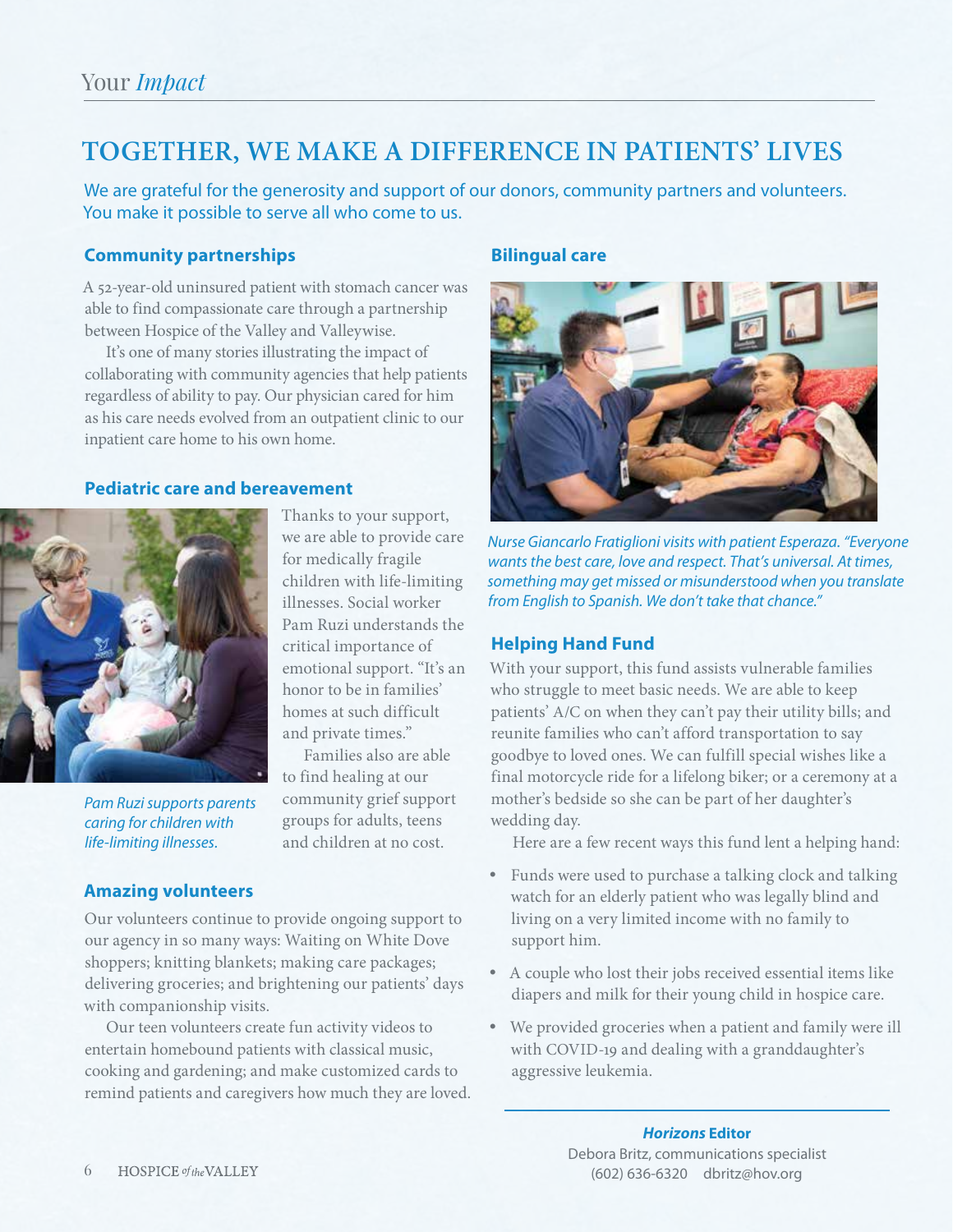## **YOU HELP US FULFILL OUR NON-PROFIT MISSION**

We are humbled by the love and kindness we receive from our community. Your compassion spreads goodwill. Your ingenuity inspires us all.

### **112 cars and 1 cause:** *Hospice of the Valley*



*At Griffin's event, community coordinator Noeleen Rivers heard many stories of loved ones connected to our agency.*

Griffin Perry is grateful for the hospice care his grandmother received in Pennsylvania. "I heard a lot about Hospice of the Valley and knew it was a local nonprofit. I wanted to do something to give back," the 22-year-old said. **Classic Cars for a Cause** raised nearly \$6,500 and Griffin hopes to make it an annual event.

#### **Going once, going twice…**

Chad Olsen and his company, **Camelback Moving,**  auctioned off larger items that could not be accepted by our White Dove Thrift Shoppes during the pandemic and generously donated the proceeds. They presented Hospice of the Valley with a \$10,000 check to support our charity care programs.



*From left: Midtown White Dove Manager Maryann McAllen, Community Engagement Director Lin Sue Cooney, and Camelback Moving's Marcos Martinez and Chad Olsen.*

#### **Just a few "fun-raisers"**

- y **Valle Luna Mexican Restaurant's** annual fishing tournament and **R.T. O'Sullivan's Sports Bar & Grill's** annual golf tournament each raised \$21,000 to benefit Hospice of the Valley.
- y For Mother's Day, the sisters behind **Beahnie's Bakery** held a pop-up bake sale in memory of their mom, Cheryl, who died two years ago. "The staff at Lund Home made a difficult time really peaceful for us," they said. The talented bakers teamed up with other small businesses to raise \$800.
- In lieu of its annual charity run, co-ed business fraternity **Alpha Kappa Psi** held a drive-in movie night at Arizona State University to benefit our Helping Hand Fund and collect donations for new-patient care packages.
- **The Wigwam Women's Golf Association** tournament raised over \$5,000 for our community services and programs. The gift was made in memory of event chairwoman Elizabeth Nelson's mom, Michalina, whom we cared for in 2019.
- The **TPR (Trilogy at Power Ranch) Foundation** also raised \$5,000 to support our patients in need—even without its annual fundraising ball, which was canceled due to the pandemic.

Thank you for supporting our patients and families!



*TPR board members joined our staff at Lund Home for a check presentation.*